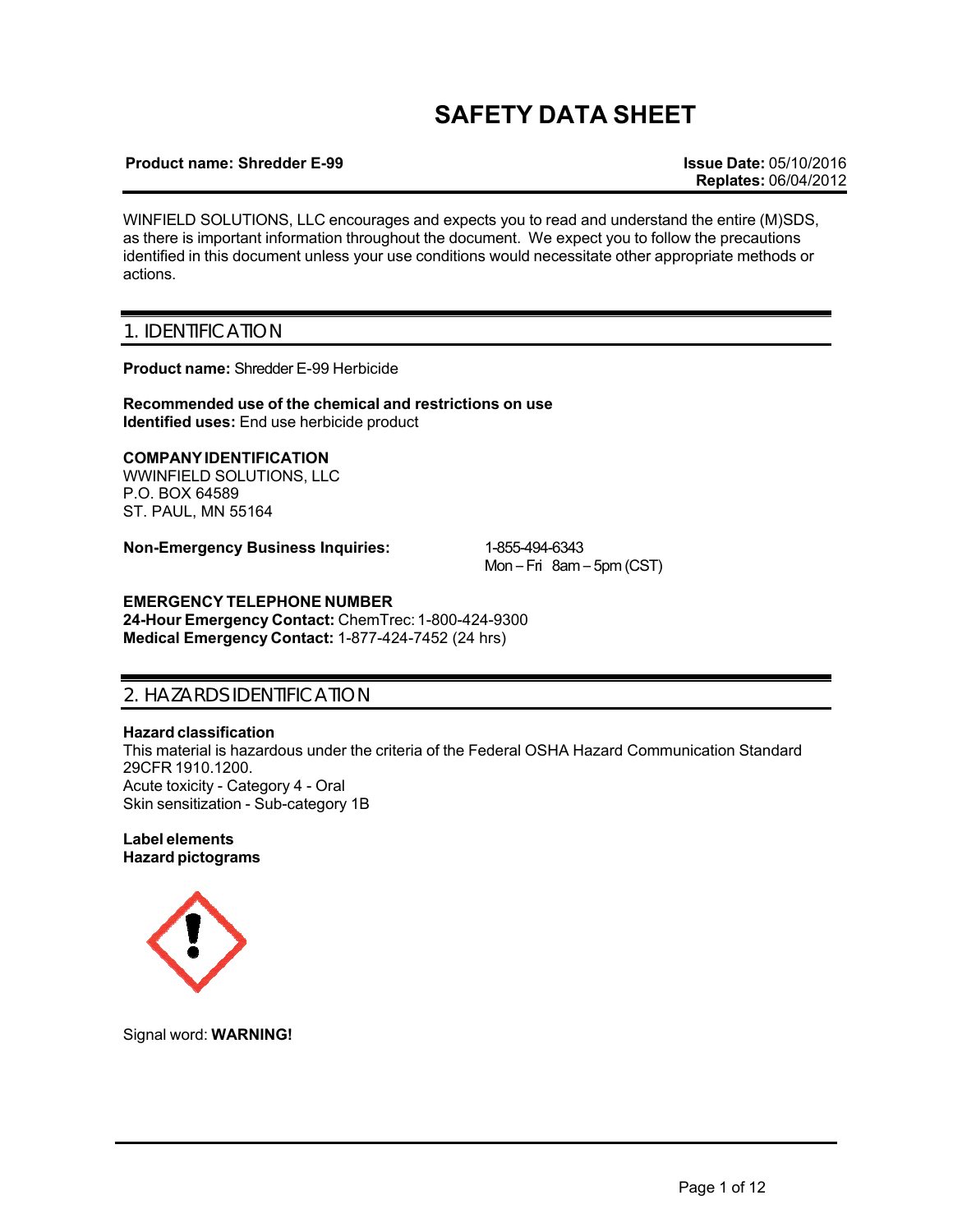### **Hazards**

Harmful if swallowed. May cause an allergic skin reaction.

### **Precautionary statements**

### **Prevention**

Avoid breathing dust/ fume/ gas/ mist/ vapours/ spray. Wash skin thoroughly after handling. Do not eat, drink or smoke when using this product. Contaminated work clothing should not be allowed out of the workplace. Wear protective gloves.

### **Response**

IF SWALLOWED: Call a POISON CENTER or doctor/ physician if you feel unwell. Rinse mouth. IF ON SKIN: Wash with plenty of soap and water.

If skin irritation or rash occurs: Get medical advice/ attention. Wash contaminated clothing before reuse.

### **Disposal**

Dispose of contents/ container to an approved waste disposal plant.

### **Other hazards**

no data available

## 3. COMPOSITION/INFORMATION ON INGREDIENTS

This product is a mixture.

| Component                                            | <b>CASRN</b>  | <b>Concentration</b> |
|------------------------------------------------------|---------------|----------------------|
|                                                      |               |                      |
| 2,4-Dichlorophenoxyacetic acid, butoxyethyl<br>ester | 1929-73-3     | 87.4%                |
| <b>Balance</b>                                       | Not available | 12.6%                |

# 4. FIRST AID MEASURES

### **Description of first aid measures**

**General advice:** First Aid responders should pay attention to self-protection and use the recommended protective clothing (chemical resistant gloves, splash protection). If potential for exposure exists refer to Section 8 for specific personal protective equipment.

**Inhalation:** Move person to fresh air. If person is not breathing, call an emergency responder or ambulance, then give artificial respiration; if by mouth to mouth use rescuer protection (pocket mask etc). Call a poison control center or doctor for treatment advice.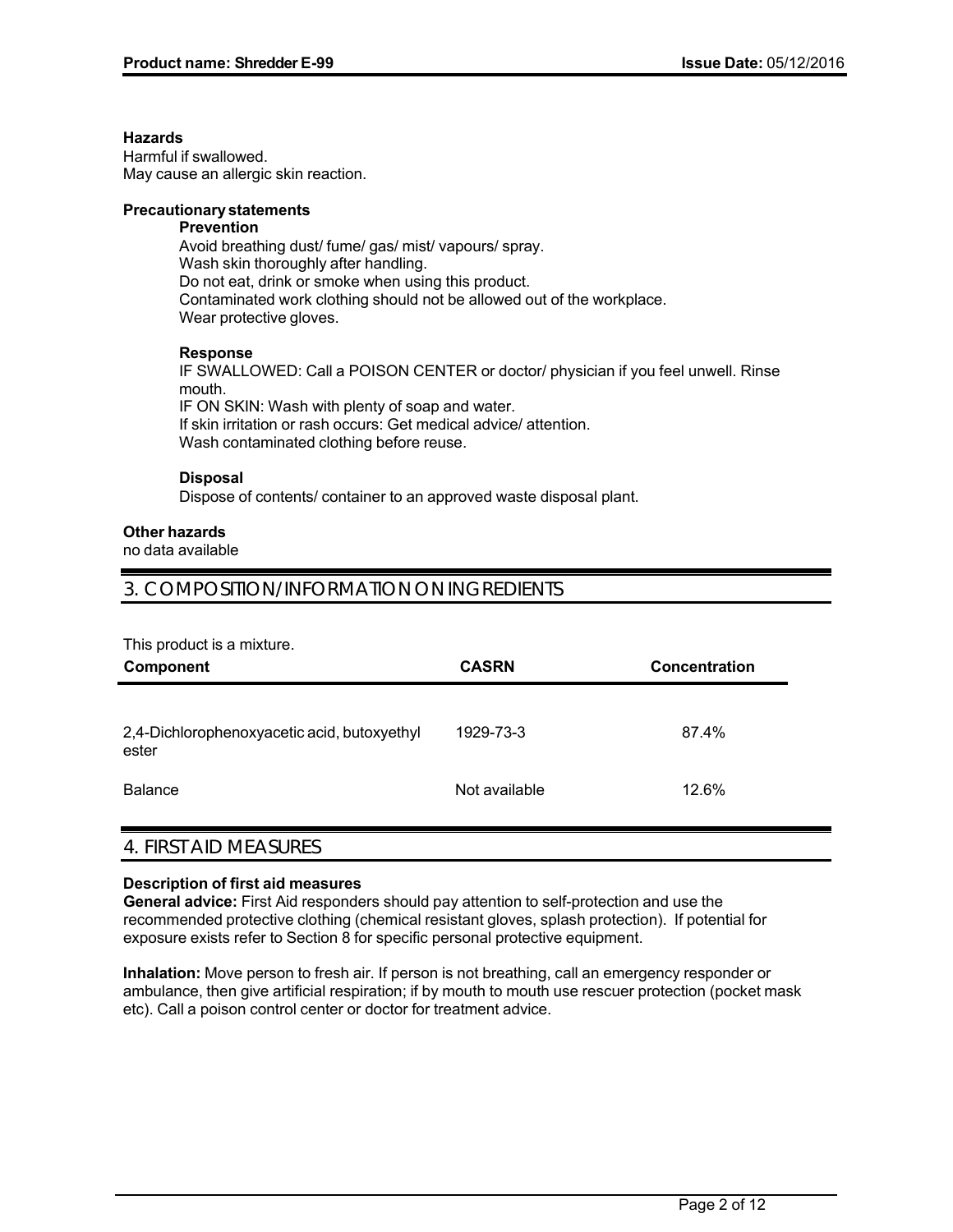**Skin contact:** Take off contaminated clothing. Wash skin with soap and plenty of water for 15-20 minutes. Call a poison control center or doctor for treatment advice. Wash clothing before reuse. Shoes and other leather items which cannot be decontaminated should be disposed of properly.

**Eye contact:** Hold eyes open and rinse slowly and gently with water for 15-20 minutes. Remove contact lenses, if present, after the first 5 minutes, then continue rinsing eyes. Call a poison control center or doctor for treatment advice. Suitable emergency eye wash facility should be available in work area.

**Ingestion:** Call a poison control center or doctor immediately for treatment advice. Have person sip a glass of water if able to swallow. Do not induce vomiting unless told to do so by the poison control center or doctor. Never give anything by mouth to an unconscious person.

**Most important symptoms and effects, both acute and delayed:** Aside from the information found under Description of first aid measures (above) and Indication of immediate medical attention and special treatment needed (below), any additional important symptoms and effects are described in Section 11: Toxicology Information.

**Indication of any immediate medical attention and special treatment needed Notes to physician:** No specific antidote. Treatment of exposure should be directed at the control of symptoms and the clinical condition of the patient. Have the Safety Data Sheet, and if available, the product container or label with you when calling a poison control center or doctor, or going for treatment.

# 5. FIREFIGHTING MEASURES

**Suitable extinguishing media:** Water fog or fine spray. Dry chemical fire extinguishers. Carbon dioxide fire extinguishers. Foam. Alcohol resistant foams (ATC type) are preferred. General purpose synthetic foams (including AFFF) or protein foams may function, but will be less effective.

**Unsuitable extinguishing media:** Do not use direct water stream. May spread fire.

### **Special hazards arising from the substance or mixture**

**Hazardous combustion products:** During a fire, smoke may contain the original material in addition to combustion products of varying composition which may be toxic and/or irritating. Combustion products may include and are not limited to: Hydrogen chloride. Carbon monoxide. Carbon dioxide.

**Unusual Fire and Explosion Hazards:** Violent steam generation or eruption may occur upon application of direct water stream to hot liquids. Dense smoke is produced when product burns.

### **Advice for firefighters**

**Fire Fighting Procedures:** Keep people away. Isolate fire and deny unnecessary entry. Burning liquids may be extinguished by dilution with water. Do not use direct water stream. May spread fire. Burning liquids may be moved by flushing with water to protect personnel and minimize property damage. Contain fire water run-off if possible. Fire water run-off, if not contained, may cause environmental damage. Review the "Accidental Release Measures" and the "Ecological Information" sections of this (M)SDS.

**Special protective equipment for firefighters:** Wear positive-pressure self-contained breathing apparatus (SCBA) and protective fire fighting clothing (includes fire fighting helmet, coat, trousers, boots, and gloves). Avoid contact with this material during fire fighting operations. If contact is likely, change to full chemical resistant fire fighting clothing with self-contained breathing apparatus. If this is not available, wear full chemical resistant clothing with self-contained breathing apparatus and fight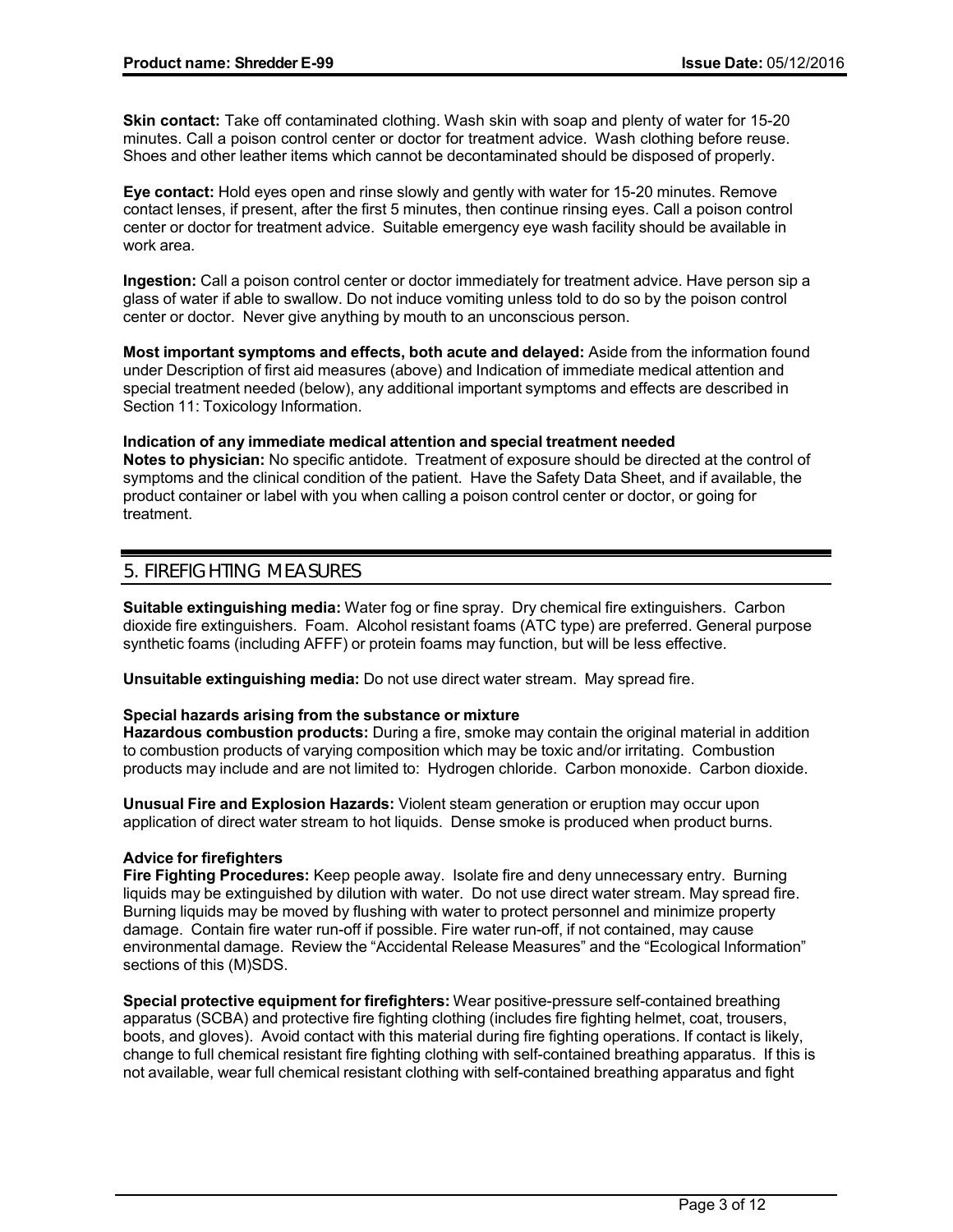fire from a remote location. For protective equipment in post-fire or non-fire clean-up situations, refer to the relevant sections.

## 6. ACCIDENTAL RELEASE MEASURES

**Personal precautions, protective equipment and emergency procedures:** Isolate area. Keep unnecessary and unprotected personnel from entering the area. No smoking in area. Refer to section 7, Handling, for additional precautionary measures. Use appropriate safety equipment. For additional information, refer to Section 8, Exposure Controls and Personal Protection.

**Environmental precautions:** Prevent from entering into soil, ditches, sewers, waterways and/or groundwater. See Section 12, Ecological Information. Spills or discharge to natural waterways is likely to kill aquatic organisms.

**Methods and materials for containment and cleaning up:** Contain spilled material if possible. Small spills: Absorb with materials such as: Clay. Dirt. Sand. Sweep up. Collect in suitable and properly labeled containers. Large spills: Contact Winfield Solutions, LLC for clean-up assistance. See Section 13, Disposal Considerations, for additional information.

# 7. HANDLING AND STORAGE

**Precautions for safe handling:** Keep out of reach of children. Keep away from heat, sparks and flame. Do not swallow. Avoid contact with eyes, skin, and clothing. Avoid breathing vapor or mist. Avoid prolonged or repeated contact with skin. Wash thoroughly after handling. Keep container closed. Use with adequate ventilation. Containers, even those that have been emptied, can contain vapors. Do not cut, drill, grind, weld, or perform similar operations on or near empty containers. See Section 8, EXPOSURE CONTROLS AND PERSONAL PROTECTION.

**Conditions for safe storage:** Store in a dry place. Store in original container. Keep container tightly closed when not in use. Do not store near food, foodstuffs, drugs or potable water supplies.

# 8. EXPOSURE CONTROLS/PERSONAL PROTECTION

### **Control parameters**

Exposure limits are listed below, if they exist.

RECOMMENDATIONS IN THIS SECTION ARE FOR MANUFACTURING, COMMERCIAL BLENDING AND PACKAGING WORKERS. APPLICATORS AND HANDLERS SHOULD SEE THE PRODUCT LABEL FOR PROPER PERSONAL PROTECTIVE EQUIPMENT AND CLOTHING.

### **Exposure controls**

**Engineering controls:** Use engineering controls to maintain airborne level below exposure limit requirements or guidelines. If there are no applicable exposure limit requirements or guidelines, use only with adequate ventilation. Local exhaust ventilation may be necessary for some operations.

### **Individual protection measures**

**Eye/face protection:** Use chemical goggles.

### **Skin protection**

**Hand protection:** Use gloves chemically resistant to this material. Examples of preferred glove barrier materials include: Butyl rubber. Chlorinated polyethylene.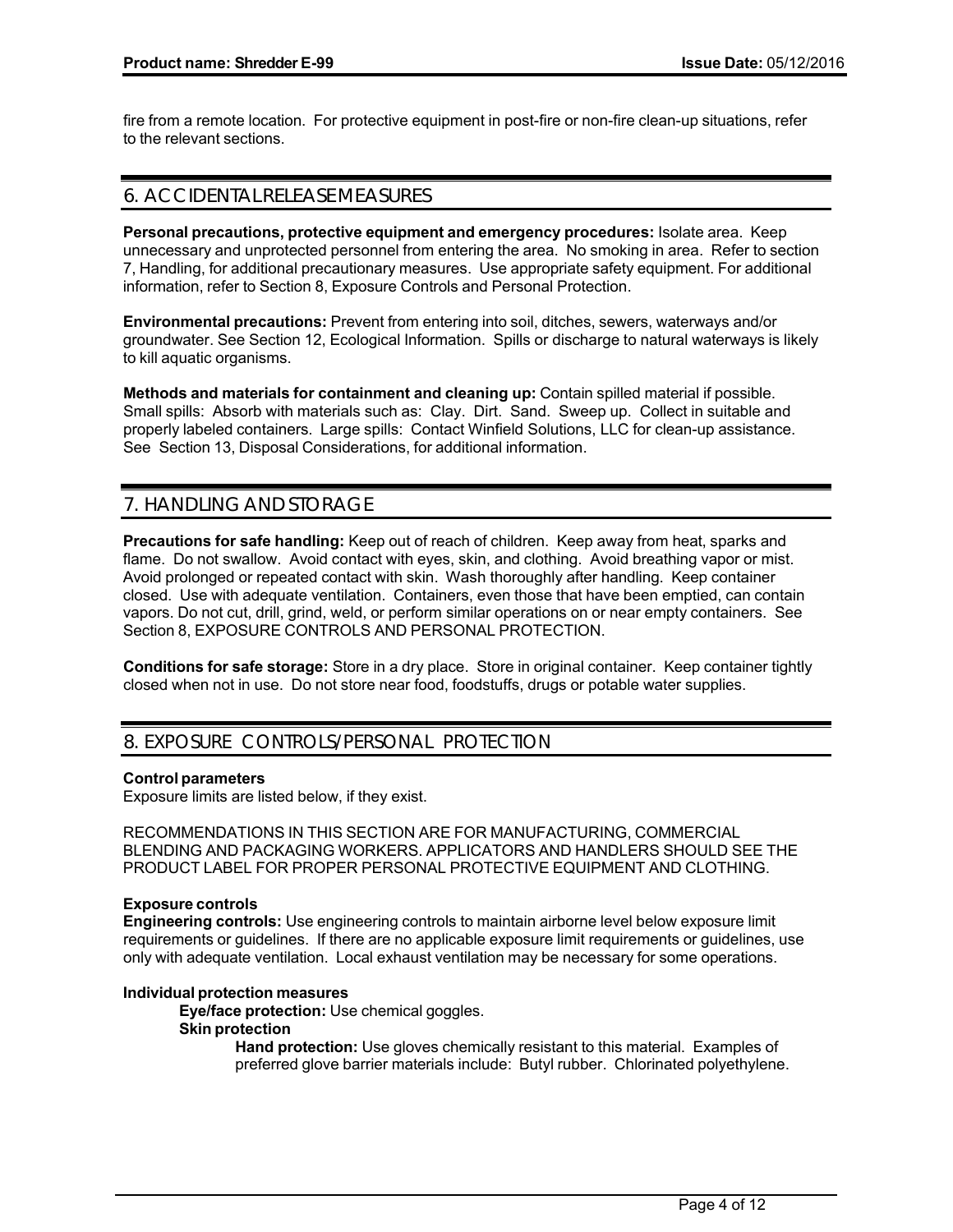Polyethylene. Ethyl vinyl alcohol laminate ("EVAL"). Examples of acceptable glove barrier materials include: Natural rubber ("latex"). Neoprene. Nitrile/butadiene rubber ("nitrile" or "NBR"). Polyvinyl chloride ("PVC" or "vinyl"). Viton. NOTICE: The selection of a specific glove for a particular application and duration of use in a workplace should also take into account all relevant workplace factors such as, but not limited to: Other chemicals which may be handled, physical requirements (cut/puncture protection, dexterity, thermal protection), potential body reactions to glove materials, as well as the instructions/specifications provided by the glove supplier.

**Other protection:** Use protective clothing chemically resistant to this material. Selection of specific items such as face shield, boots, apron, or full body suit will depend on the task.

**Respiratory protection:** Respiratory protection should be worn when there is a potential to exceed the exposure limit requirements or guidelines. If there are no applicable exposure limit requirements or guidelines, use an approved respirator. Selection of air-purifying or positivepressure supplied-air will depend on the specific operation and the potential airborne concentration of the material. For emergency conditions, use an approved positive-pressure self-contained breathing apparatus.

The following should be effective types of air-purifying respirators: Organic vapor cartridge with a particulate pre-filter.

# 9. PHYSICAL AND CHEMICAL PROPERTIES

### **Appearance**

| <b>Physical state</b>                                   | Liquid.                                                                                                |
|---------------------------------------------------------|--------------------------------------------------------------------------------------------------------|
| Color                                                   | Yellow                                                                                                 |
| Odor                                                    | Musty                                                                                                  |
| <b>Odor Threshold</b>                                   | No test data available                                                                                 |
| рH                                                      | 3.7 1% pH Electrode (1% aqueous suspension)                                                            |
| <b>Melting point/range</b>                              | Not applicable                                                                                         |
| <b>Freezing point</b>                                   | No test data available                                                                                 |
| Boiling point (760 mmHg)                                | No test data available                                                                                 |
| <b>Flash point</b>                                      | closed cup > 93 ℃ (> 199 °F) Setaflash Closed Cup ASTM<br>D3828 no flash to maximum temperature tested |
| <b>Evaporation Rate (Butyl Acetate)</b><br>$= 1$        | No test data available                                                                                 |
| <b>Flammability (solid, gas)</b>                        | Not Applicable                                                                                         |
| Lower explosion limit                                   | No test data available                                                                                 |
| <b>Upper explosion limit</b>                            | No test data available                                                                                 |
| <b>Vapor Pressure</b>                                   | test data<br>No.                                                                                       |
| available Relative Vapor Density (air = 1) No test data |                                                                                                        |
| available Relative Density (water $= 1$ )               | No test data                                                                                           |
| available Water solubility                              | emulsifiable                                                                                           |
| <b>Partition coefficient: n-</b><br>octanol/water       | no data available                                                                                      |
| <b>Auto-ignition temperature</b>                        | No test data available                                                                                 |
| <b>Decomposition temperature</b>                        | No test data available                                                                                 |
|                                                         |                                                                                                        |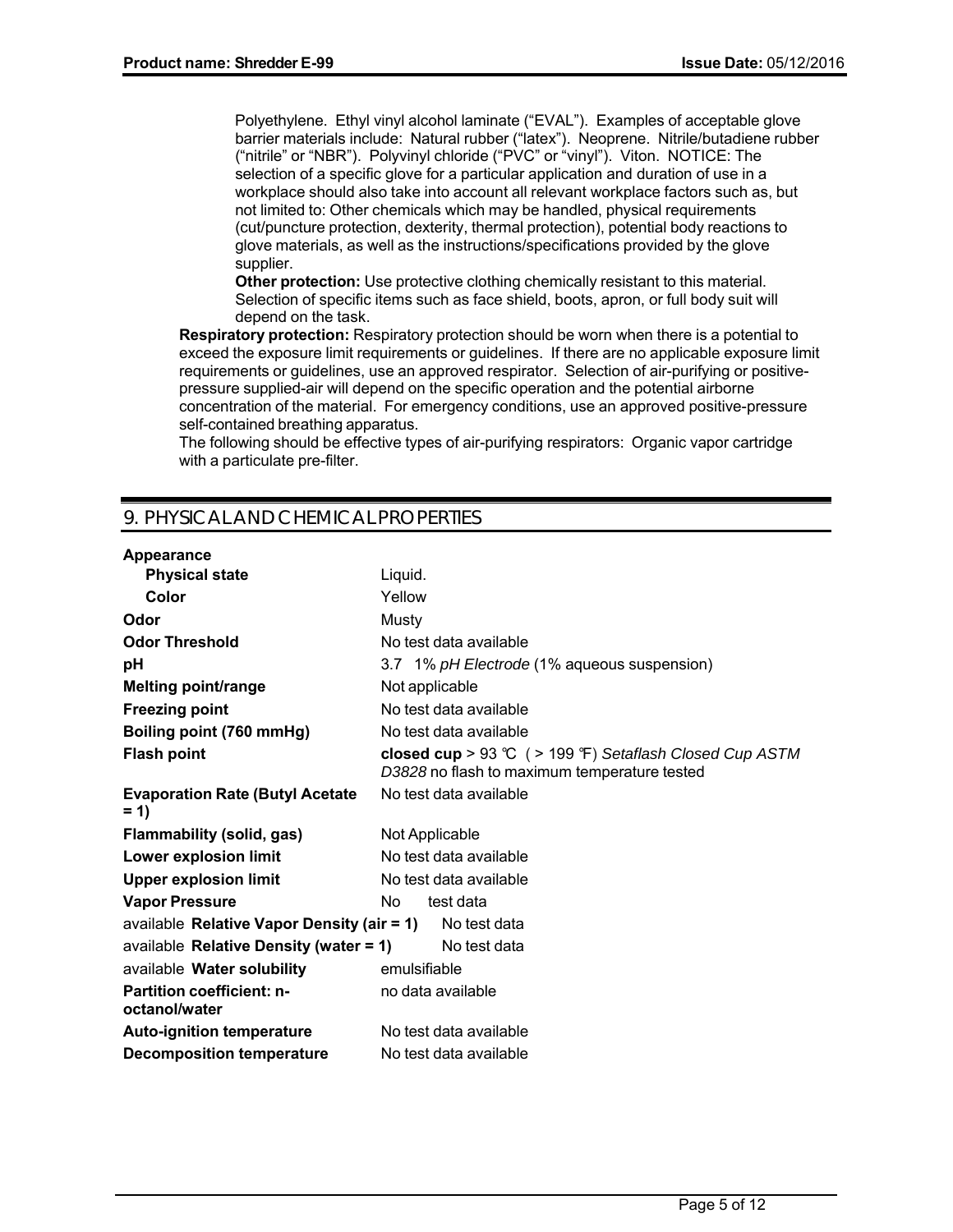| <b>Dynamic Viscosity</b>    | 67.1 mPa.s at 25.1 ℃ (77.2 °F)                    |
|-----------------------------|---------------------------------------------------|
| <b>Kinematic Viscosity</b>  | no data available                                 |
| <b>Explosive properties</b> | No test data available                            |
| <b>Oxidizing properties</b> | No test data available                            |
| <b>Liquid Density</b>       | 1.208 g/cm3 at 20 ℃ (68 °F) Digital density meter |
| <b>Molecular weight</b>     | no data available                                 |

NOTE: The physical data presented above are typical values and should not be construed as a specification.

# 10. STABILITY AND REACTIVITY

**Reactivity:** no data available

**Chemical stability:** Thermally stable at recommended temperatures and pressures.

**Possibility of hazardous reactions:** Polymerization will not occur.

**Conditions to avoid:** Exposure to elevated temperatures can cause product to decompose.

**Incompatible materials:** Avoid contact with: Strong acids. Strong bases. Strong oxidizers.

**Hazardous decomposition products:** Decomposition products depend upon temperature, air supply and the presence of other materials. Decomposition products can include and are not limited to: Carbon monoxide. Carbon dioxide. Hydrogen chloride.

# 11. TOXICOLOGICAL INFORMATION

*Toxicological information appears in this section when such data is available.*

### **Acute toxicity**

### **Acute oral toxicity**

Low toxicity if swallowed. Small amounts swallowed incidentally as a result of normal handling operations are not likely to cause injury; however, swallowing larger amounts may cause injury. Observations in animals include: Incoordination.

As product: LD50, Rat, male, 934 mg/kg

### **Acute dermal toxicity**

Prolonged skin contact is unlikely to result in absorption of harmful amounts.

As product: LD50, Rat, male and female, > 5,000 mg/kg

### **Acute inhalation toxicity**

Prolonged excessive exposure to mist may cause adverse effects. Excessive exposure may cause irritation to upper respiratory tract (nose and throat).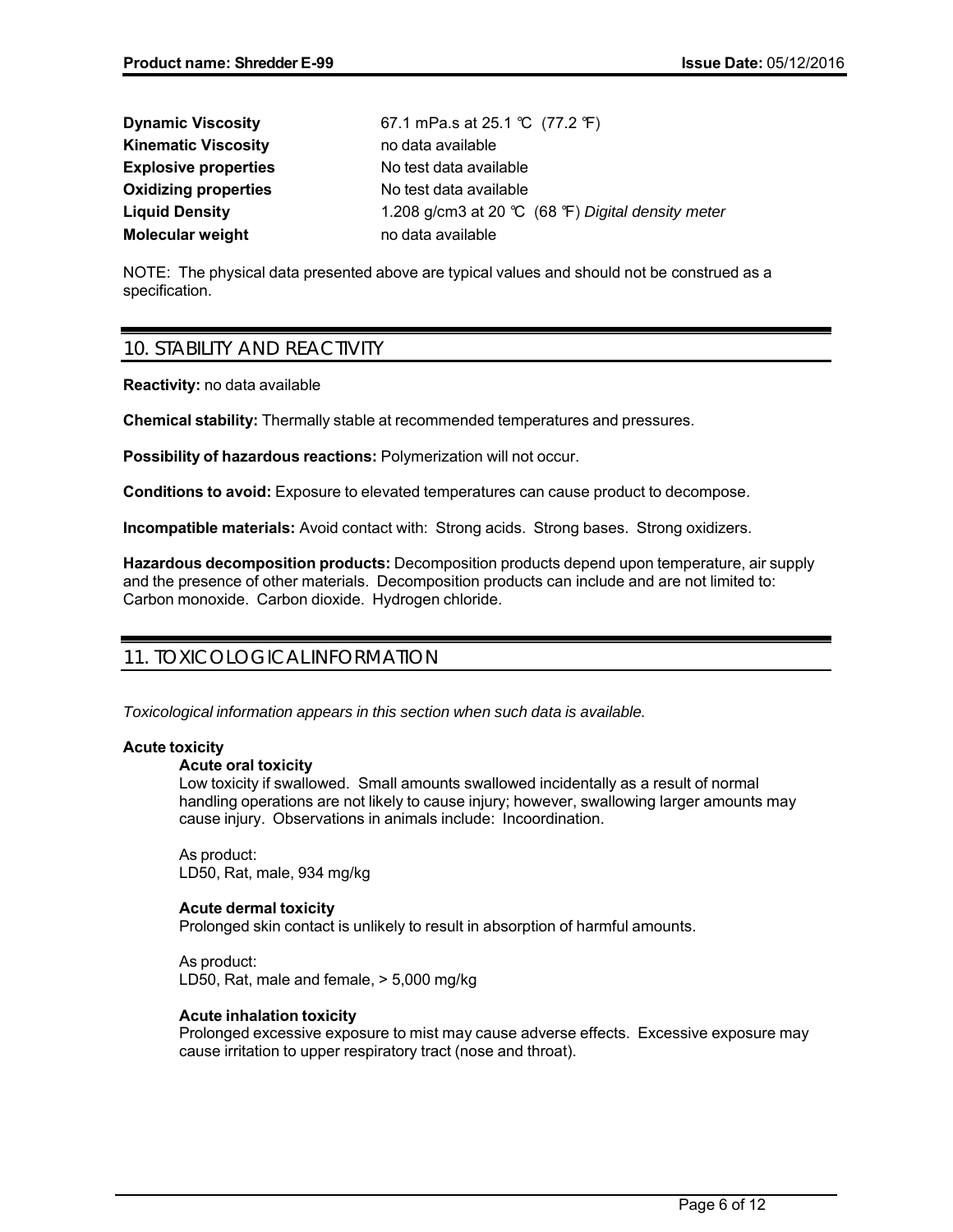LC50, Rat, male and female, 4 Hour, Mist, > 5.0 mg/l

### **Skin corrosion/irritation**

Brief contact is essentially nonirritating to skin.

### **Serious eye damage/eye irritation**

May cause moderate eye irritation. May cause slight temporary corneal injury.

### **Sensitization**

Has caused allergic skin reactions when tested in guinea pigs.

For respiratory sensitization: No relevant data found.

### **Specific Target Organ Systemic Toxicity (Single Exposure)**

Evaluation of available data suggests that this material is not an STOT-SE toxicant.

### **Specific Target Organ Systemic Toxicity (Repeated Exposure)**

For the active ingredient(s): In animals, effects have been reported on the following organs: Kidney. Liver. Thyroid. Eye.

For the minor component(s):

In animals, effects have been reported on the following organs: blood (hemolysis) and secondary effects on the kidney and liver.

Human red blood cells have been shown to be significantly less sensitive to hemolysis than those of rodents and rabbits.

### **Carcinogenicity**

In long-term animal studies with ethylene glycol butyl ether, small but statistically significant increases in tumors were observed in mice but not rats. The effects are not believed to be relevant to humans. If the material is handled in accordance with proper industrial handling procedures, exposures should not pose a carcinogenic risk to man.

For similar active ingredient(s). Various animal cancer tests have shown no reliably positive association between 2,4-D exposure and cancer. Epidemiology studies on herbicide use have been both positive and negative with the majority being negative.

### **Teratogenicity**

For the active ingredient(s): Has been toxic to the fetus in laboratory animals at doses toxic to the mother. Did not cause birth defects in laboratory animals.

### **Reproductive toxicity**

For similar active ingredient(s). 2,4-Dichlorophenoxyacetic acid. In laboratory animals, excessive doses toxic to the parent animals caused decreased weight and survival of offspring.

For the minor component(s): In laboratory animal studies, effects on reproduction have been seen only at doses that produced significant toxicity to the parent animals.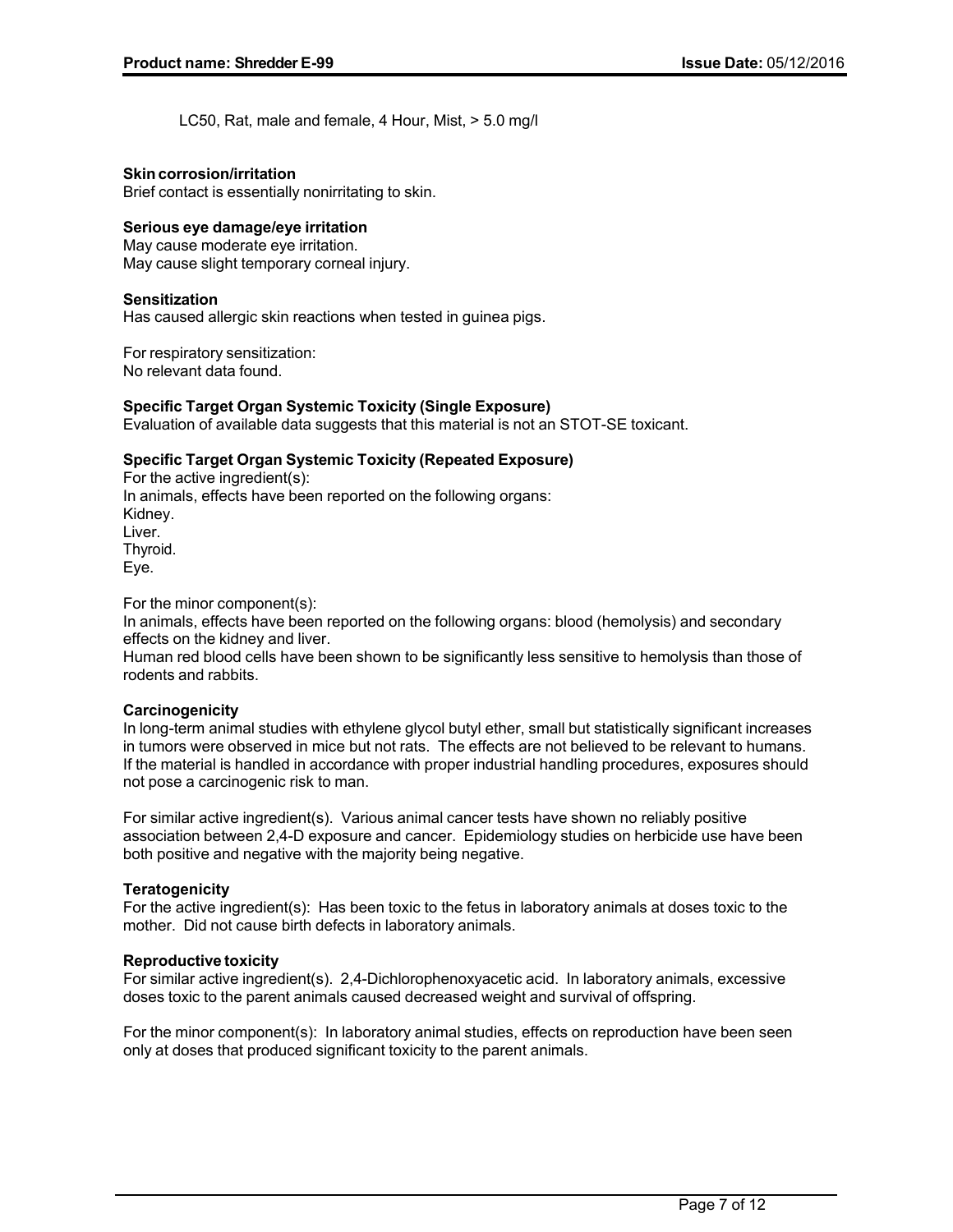### **Mutagenicity**

For the active ingredient(s): In vitro genetic toxicity studies were negative. Animal genetic toxicity studies were negative.

For the minor component(s): In vitro genetic toxicity studies were predominantly negative. Animal genetic toxicity studies were negative.

### **Aspiration Hazard**

Based on physical properties, not likely to be an aspiration hazard.

# 12. ECOLOGICAL INFORMATION

*Ecotoxicological information appears in this section when such data is available.*

### **Toxicity**

### **2,4-Dichlorophenoxyacetic acid, butoxyethyl ester**

### **Acute toxicity to fish**

Material is highly toxic to aquatic organisms on an acute basis (LC50/EC50 between 0.1 and 1 mg/L in the most sensitive species tested).

LC50, Lepomis macrochirus (Bluegill sunfish), static test, 96 Hour, 0.61 mg/l, OECD Test Guideline 203 or Equivalent

### **Acute toxicity to aquatic invertebrates**

LC50, Daphnia magna (Water flea), static test, 48 Hour, 7.2 - 33 mg/l, OECD Test Guideline 202 or Equivalent

### **Acute toxicity to algae/aquatic plants**

EbC50, Pseudokirchneriella subcapitata (green algae), static test, 5 d, Biomass, 25 mg/l, OECD Test Guideline 201 or Equivalent EbC50, Lemna minor (duckweed), static test, 5 d, Biomass, 0.576 mg/l, OECD 221.

### **Toxicity to Above Ground Organisms**

Material is practically non-toxic to birds on an acute basis (LD50 > 2000 mg/kg). Material is practically non-toxic to birds on a dietary basis (LC50 > 5000 ppm). dietary LC50, Colinus virginianus (Bobwhite quail), > 5620mg/kg diet. oral LD50, Colinus virginianus (Bobwhite quail), > 2000mg/kg bodyweight.

### **Balance**

**Acute toxicity to fish**

No relevant data found.

### **Persistence and degradability**

### **2,4-Dichlorophenoxyacetic acid, butoxyethyl ester**

**Biodegradability:** Chemical degradation (hydrolysis) is expected in the environment. For similar active ingredient(s). Material is expected to be readily biodegradable.

### **Balance**

**Biodegradability:** No relevant data found.

### **Bioaccumulative potential**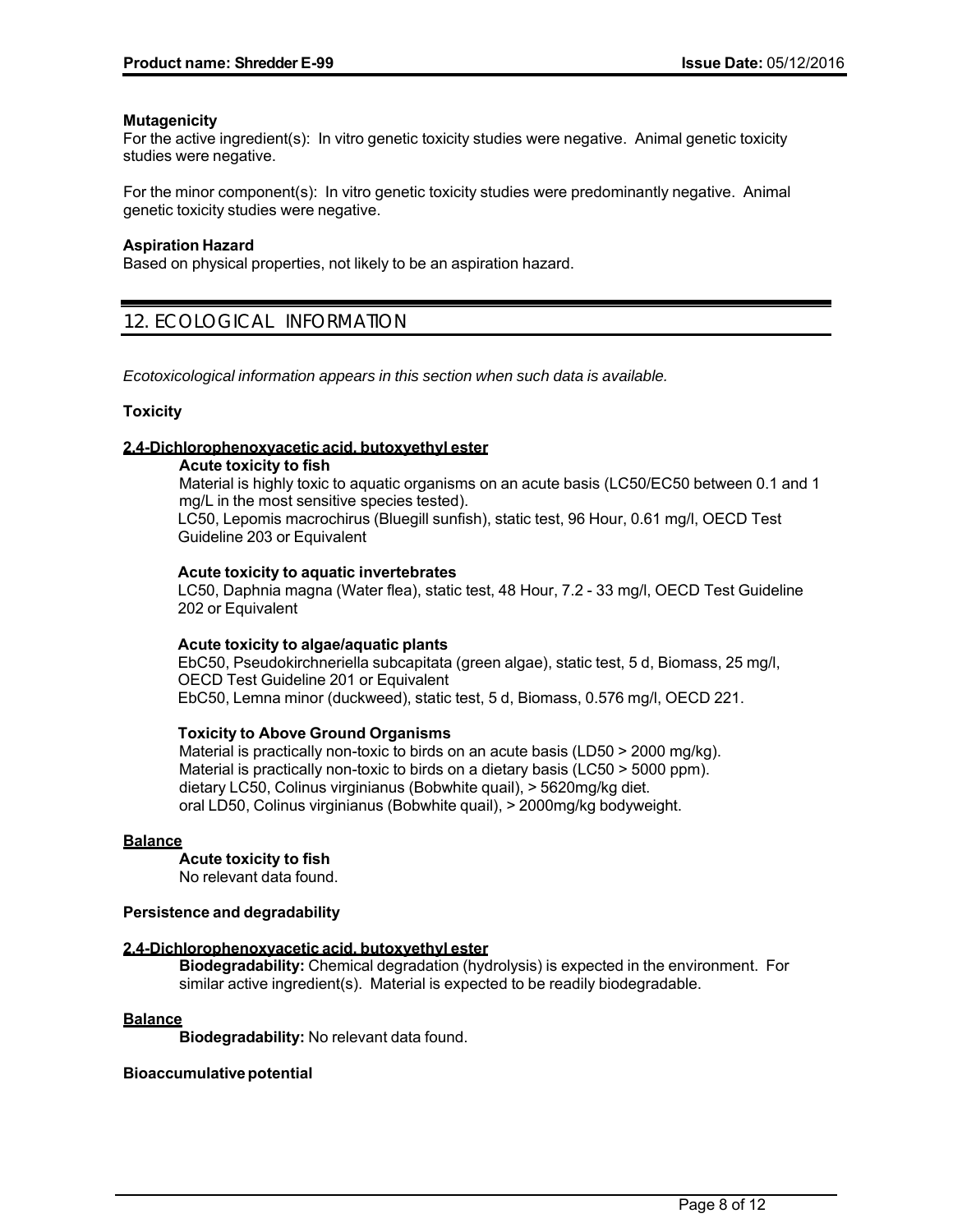### **2,4-Dichlorophenoxyacetic acid, butoxyethyl ester**

**Bioaccumulation:** Bioconcentration potential is moderate (BCF between 100 and 3000 or Log Pow between 3 and 5).

**Partition coefficient: n-octanol/water(log Pow):** 4.35 Measured

### **Balance**

**Bioaccumulation:** No relevant data found.

### **Mobility in soil**

### **2,4-Dichlorophenoxyacetic acid, butoxyethyl ester**

No relevant data found.

### **Balance**

No relevant data found.

### 13. DISPOSAL CONSIDERATIONS

**Disposal methods:** If wastes and/or containers cannot be disposed of according to the product label directions, disposal of this material must be in accordance with your local or area regulatory authorities. This information presented below only applies to the material as supplied. The identification based on characteristic(s) or listing may not apply if the material has been used or otherwise contaminated. It is the responsibility of the waste generator to determine the toxicity and physical properties of the material generated to determine the proper waste identification and disposal methods in compliance with applicable regulations. If the material as supplied becomes a waste, follow all applicable regional, national and local laws.

### 14. TRANSPORT INFORMATION

### **DOT**

### **FOR PACKAGE SIZES <113 POUNDS:**

This material is not regulated.

### **FOR PACKAGE SIZES >113 POUNDS:**

| Proper shipping name                                | Environmentally hazardous substance, liquid, n.o.s.(2,4-D<br>Ester)   |
|-----------------------------------------------------|-----------------------------------------------------------------------|
| <b>UN number</b>                                    | <b>UN 3082</b>                                                        |
| <b>Class</b>                                        | 9                                                                     |
| Packing group                                       | Ш                                                                     |
| <b>Reportable Quantity</b>                          | 2.4-D Ester                                                           |
| <b>Classification for SEA transport (IMO-IMDG):</b> |                                                                       |
| Proper shipping name                                | ENVIRONMENTALLY HAZARDOUS SUBSTANCE, LIQUID,<br>$N.O.S.(2,4-D Ester)$ |
| <b>UN number</b>                                    | UN 3082                                                               |
| <b>Class</b>                                        | 9                                                                     |
| Packing group                                       | Ш                                                                     |
| <b>Marine pollutant</b>                             | 2,4-D Ester                                                           |
| <b>Transport in bulk</b>                            | Consult IMO regulations before transporting ocean bulk                |
| according to Annex I or II                          |                                                                       |
| of MARPOL 73/78 and the                             |                                                                       |
| <b>IBC or IGC Code</b>                              |                                                                       |
|                                                     |                                                                       |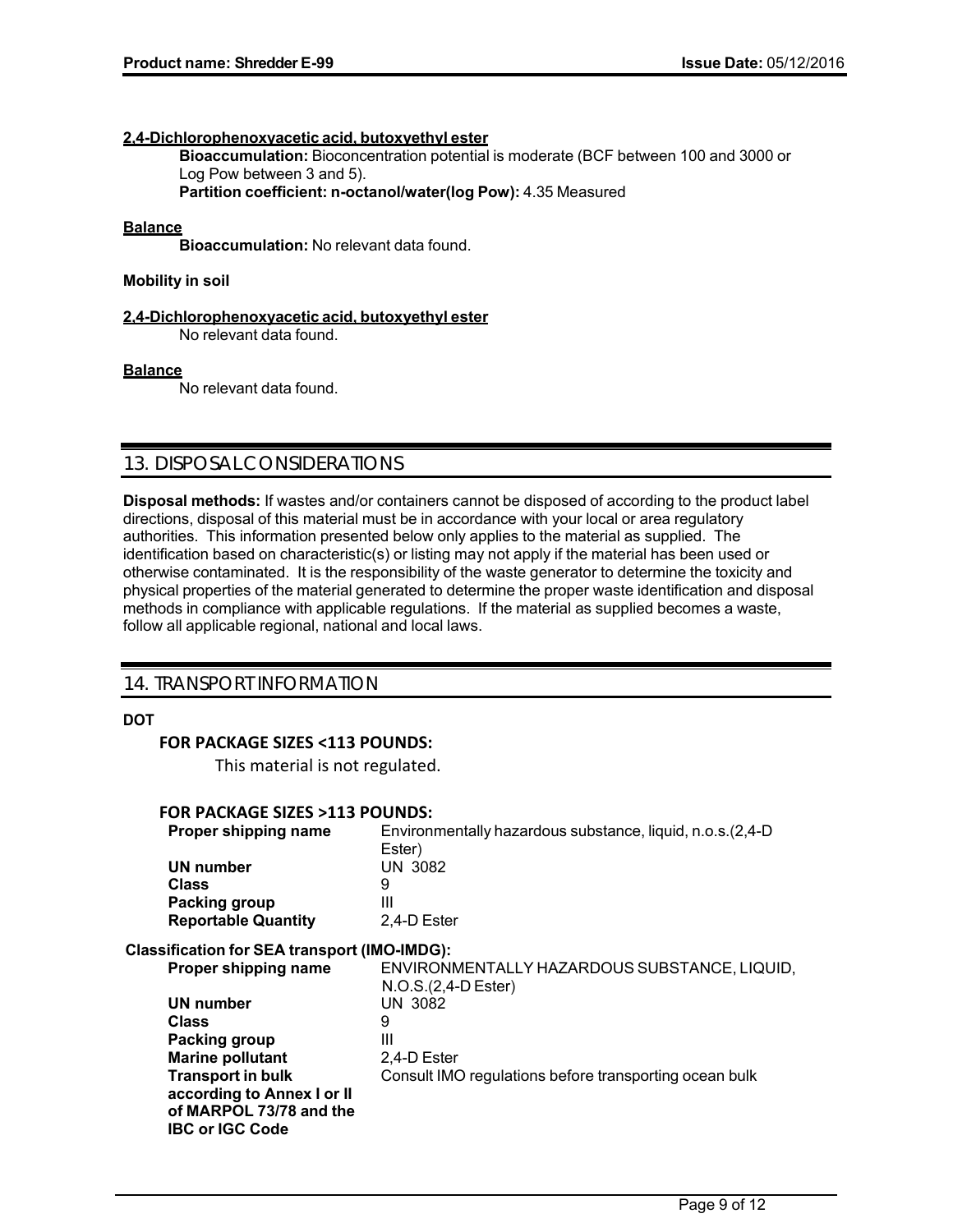### **Classification for AIR transport (IATA/ICAO):**

| Proper shipping name | Environmentally hazardous substance, liquid, n.o.s. (2,4-D) |  |
|----------------------|-------------------------------------------------------------|--|
|                      | Ester)                                                      |  |
| UN number            | UN 3082                                                     |  |
| <b>Class</b>         |                                                             |  |
| Packing group        | Ш                                                           |  |

This information is not intended to convey all specific regulatory or operational requirements/information relating to this product. Transportation classifications may vary by container volume and may be influenced by regional or country variations in regulations. Additional transportation system information can be obtained through an authorized sales or customer service representative. It is the responsibility of the transporting organization to follow all applicable laws, regulations and rules relating to the transportation of the material.

## 15. REGULATORY INFORMATION

### **OSHA Hazard Communication Standard**

This product is a "Hazardous Chemical" as defined by the OSHA Hazard Communication Standard, 29 CFR 1910.1200.

**Superfund Amendments and Reauthorization Act of 1986 Title III (Emergency Planning and Community Right-to-Know Act of 1986) Sections 311 and 312** Fire Hazard Acute Health Hazard Chronic Health Hazard

# **Superfund Amendments and Reauthorization Act of 1986 Title III (Emergency Planning and Community Right-to-Know Act of 1986) Section 313**

| <b>Components</b>                                 | <b>CASRN</b> |  |
|---------------------------------------------------|--------------|--|
| Acetic acid, (2,4-dichlorophenoxy)-               | 94-75-7      |  |
| 2,4-Dichlorophenoxyacetic acid, butoxyethyl ester | 1929-73-3    |  |

### **California Proposition 65 (Safe Drinking Water and Toxic Enforcement Act of 1986)**

This product contains no listed substances known to the State of California to cause cancer, birth defects or other reproductive harm, at levels which would require a warning under the statute.

### **Pennsylvania (Worker and Community Right-To-Know Act): Pennsylvania Hazardous Substances List and/or Pennsylvania Environmental Hazardous Substance List:**

The following product components are cited in the Pennsylvania Hazardous Substance List and/or the Pennsylvania Environmental Substance List, and are present at levels which require reporting.

| <b>Components</b>                            | <b>CASRN</b> |
|----------------------------------------------|--------------|
| Benzenesulfonic acid, dodecyl-, calcium salt | 26264-06-2   |
| Ethylene glycol monobutyl ether              | 111-76-2     |
| 2,4-Dichlorophenoxyacetic acid, butoxyethyl  | 1929-73-3    |
| ester                                        |              |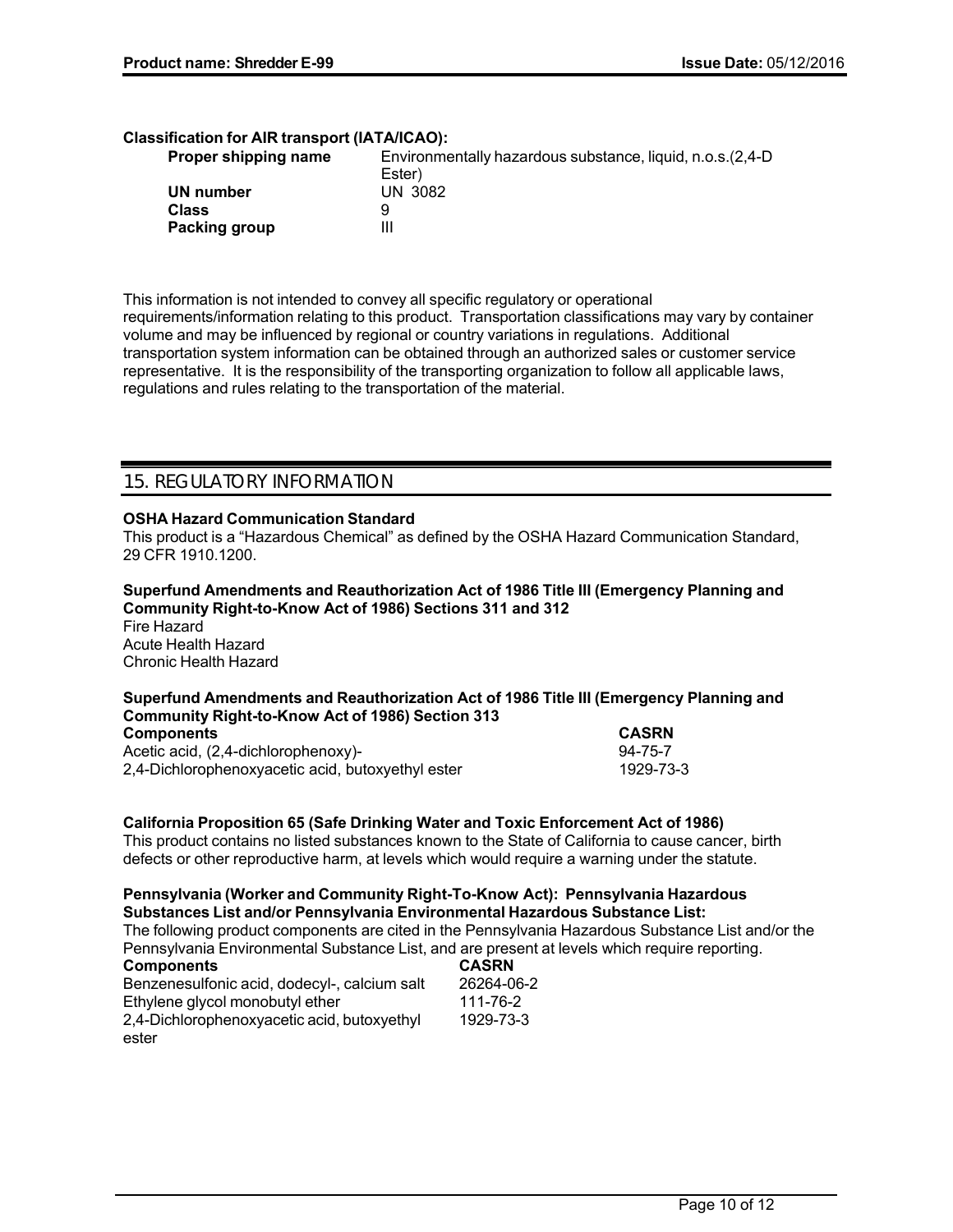### **Pennsylvania (Worker and Community Right-To-Know Act): Pennsylvania Special Hazardous Substances List:**

To the best of our knowledge, this product does not contain chemicals at levels which require reporting under this statute.

### **United States TSCA Inventory (TSCA)**

This product contains chemical substance(s) exempt from U.S. EPA TSCA Inventory requirements. It is regulated as a pesticide subject to Federal Insecticide, Fungicide, and Rodenticide Act (FIFRA) requirements.

### **Federal Insecticide, Fungicide and Rodenticide Act**

EPA Registration Number: 1381-195

This chemical is a pesticide product registered by the Environmental Protection Agency and is subject to certain labeling requirements under federal pesticide law. These requirements differ from the classification criteria and hazard information required for safety data sheets, and for workplace labels of non-pesticide chemicals. Following is the hazard information as required on the pesticide label:

### CAUTION

Harmful if swallowed Causes moderate eye irritation Prolonged or frequently repeated skin contact may cause allergic reactions in some individuals.

### 16. OTHER INFORMATION

### **Hazard Rating System**

**NFPA**

| Health | ire | <b>Reactivity</b> |
|--------|-----|-------------------|
|        |     |                   |

### **Revision Date: 05/12/2016**

### **Replaces: 06/04/2012**

WINFIELD SOLUTIONS, LLC urges each customer or recipient of this (M)SDS to study it carefully and consult appropriate expertise, as necessary or appropriate, to become aware of and understand the data contained in this (M)SDS and any hazards associated with the product. The information herein is provided in good faith and believed to be accurate as of the effective date shown above. However, no warranty, express or implied, is given. Regulatory requirements are subject to change and may differ between various locations. It is the buyer's/user's responsibility to ensure that his activities comply with all federal, state, provincial or local laws. The information presented here pertains only to the product as shipped. Since conditions for use of the product are not under the control of the manufacturer, it is the buyer's/user's duty to determine the conditions necessary for the safe use of this product. Due to